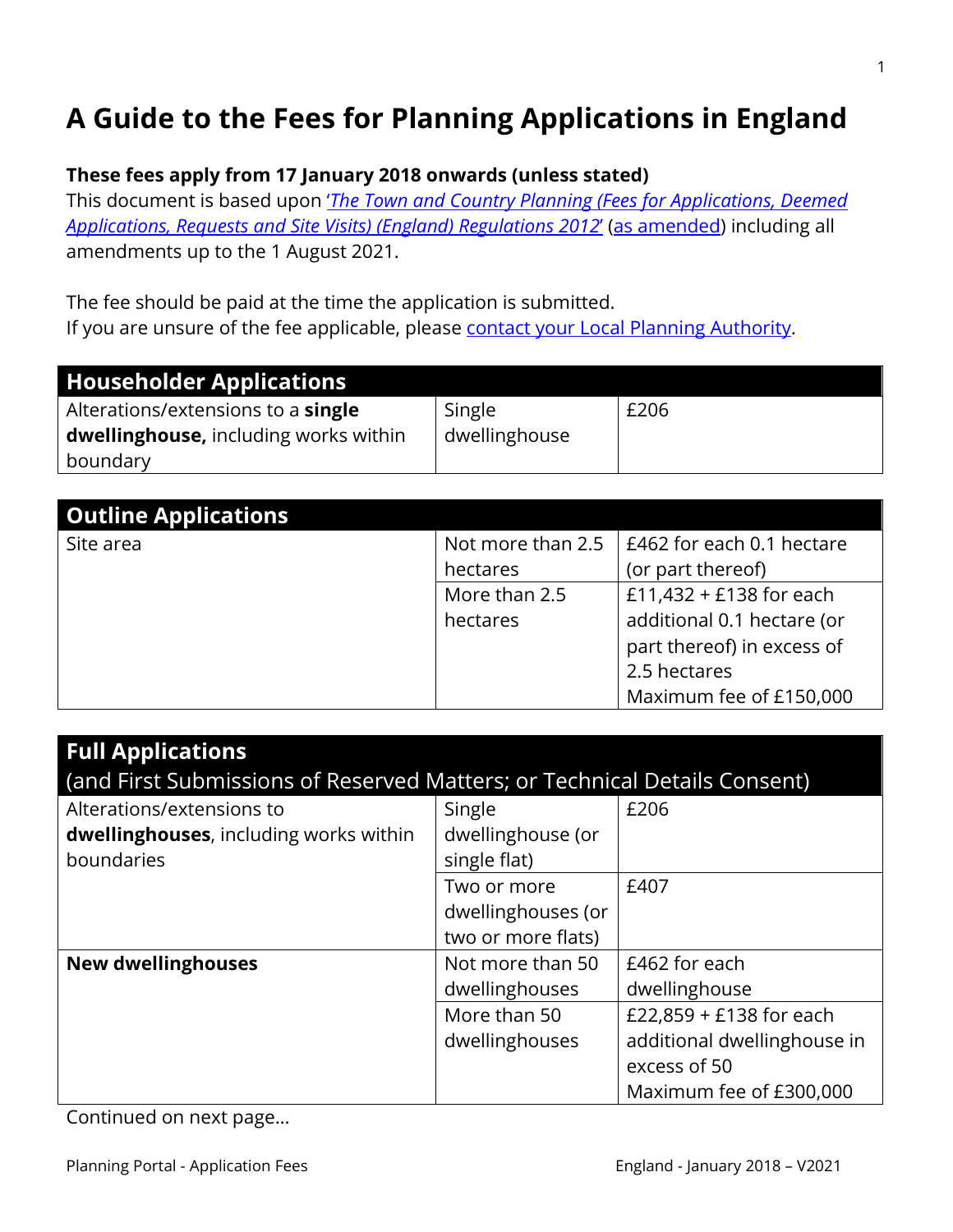# **Full Applications**

| (and First Submissions of Reserved Matters; or Technical Details Consent) |  |  |
|---------------------------------------------------------------------------|--|--|
| continued                                                                 |  |  |

| Erection of buildings (not dwellinghouses, agricultural, glasshouses, plant nor machinery) |                   |                             |
|--------------------------------------------------------------------------------------------|-------------------|-----------------------------|
| Gross floor space to be created by the                                                     | No increase in    | £234                        |
| development                                                                                | gross floor space |                             |
|                                                                                            | or no more than   |                             |
|                                                                                            | 40 sq m           |                             |
|                                                                                            | More than 40 sq m | £462                        |
|                                                                                            | but no more than  |                             |
|                                                                                            | 75 sq m           |                             |
|                                                                                            | More than 75 sq m | £462 for each 75sq m (or    |
|                                                                                            | but no more than  | part thereof)               |
|                                                                                            | 3,750 sq m        |                             |
|                                                                                            | More than 3,750   | £22,859 + £138 for each     |
|                                                                                            | sq m              | additional 75 sq m (or part |
|                                                                                            |                   | thereof) in excess of 3,750 |
|                                                                                            |                   | sq m                        |
|                                                                                            |                   | Maximum fee of £300,000     |
| The erection of buildings (on land used for agriculture for agricultural purposes)         |                   |                             |
| Gross floor space to be created by the                                                     | Not more than 465 | £96                         |
| development                                                                                | sq m              |                             |
|                                                                                            | More than 465 sq  | £462                        |
|                                                                                            | m but not more    |                             |
|                                                                                            | than 540 sq m     |                             |
|                                                                                            | More than 540 sq  | £462 for first 540 sq m +   |
|                                                                                            | m but not more    | £462 for each additional 75 |
|                                                                                            | than $4,215$ sq m | sq m (or part thereof) in   |
|                                                                                            |                   | excess of 540 sq m          |
|                                                                                            | More than 4,215   | £22,859 + £138 for each     |
|                                                                                            | sq m              | additional 75 sq m (or part |
|                                                                                            |                   | thereof) in excess of 4,215 |
|                                                                                            |                   | sq m                        |
|                                                                                            |                   | Maximum fee of £300,000     |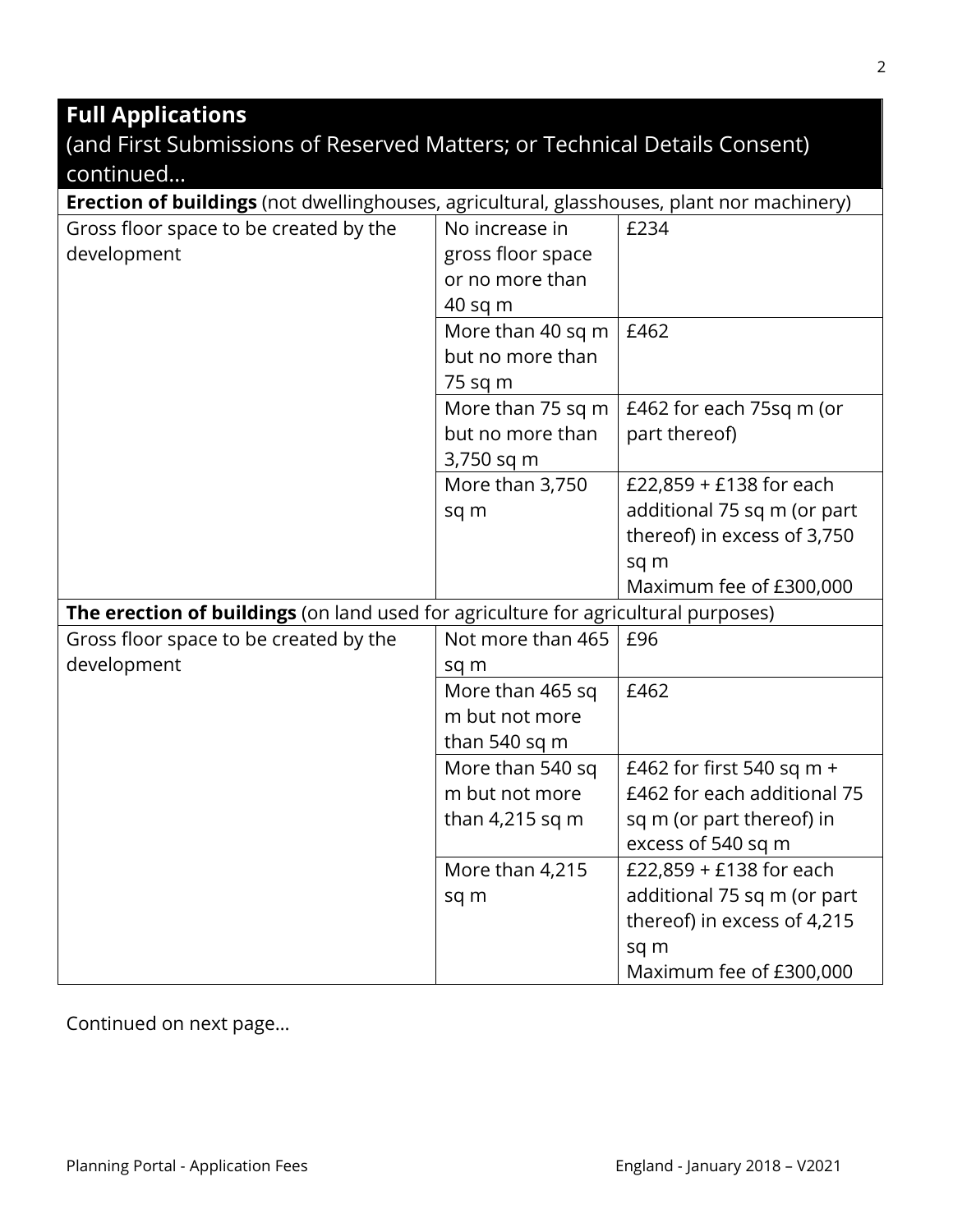#### **Full Applications** (and First Submissions of Reserved Matters; or Technical Details Consent) continued… **Erection of glasshouses** (on land used for the purposes of agriculture) Gross floor space to be created by the development Not more than 465 sq m £96 More than 465 sq m £2,580 **Erection/alterations/replacement of plant and machinery** Site area Not more than 5 hectares £462 for each 0.1 hectare (or part thereof) More than 5 hectares £22,859 + £138 for each additional 0.1 hectare (or part thereof) in excess of 5 hectares Maximum fee of £300,000 **Applications other than Building Works Car parks, service roads or other accesses** For existing uses  $\left| \right.$  £234 **Waste** (Use of land for disposal of refuse or waste materials or deposit of material remaining after extraction or storage of minerals) Site area Not more than 15 hectares £234 for each 0.1 hectare (or part thereof) More than 15 hectares £34,934 + £138 for each additional 0.1 hectare (or part thereof) in excess of 15 hectares Maximum fee of £78,000 **Operations connected with exploratory drilling for oil or natural gas** Site area  $\vert$  Not more than 7.5 hectares £508 for each 0.1 hectare (or part thereof) More than 7.5 hectares £38,070 + £151 for each additional 0.1 hectare (or part thereof) in excess of 7.5 hectares. Maximum fee of £300,000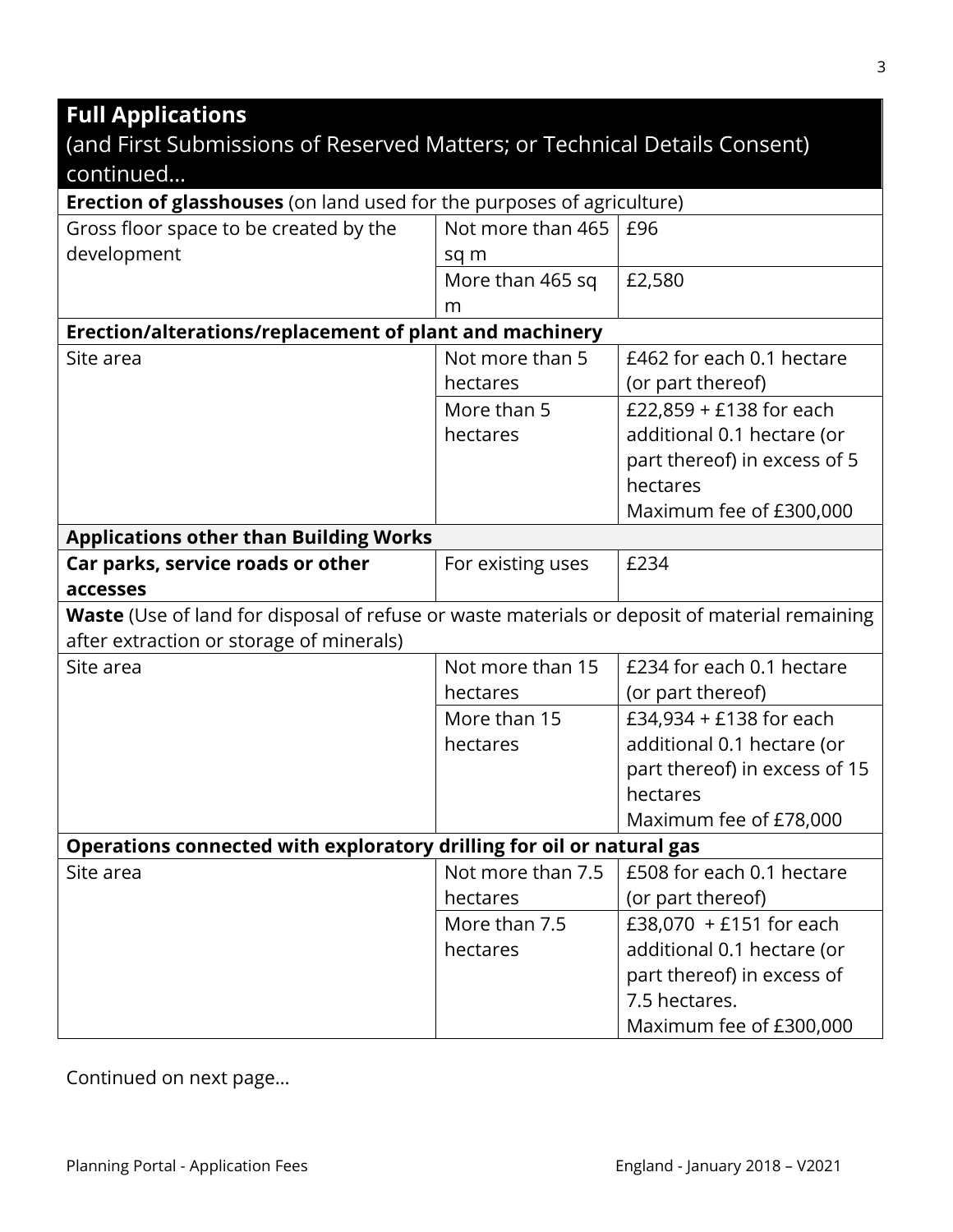# **Full Applications**

# (and First Submissions of Reserved Matters; or Technical Details Consent) continued…

**Applications other than Building Works** continued…

**Operations (other than exploratory drilling) for the winning and working of oil or natural gas**

| Site area                                                                                        | Not more than 15 | £257 for each 0.1 hectare   |
|--------------------------------------------------------------------------------------------------|------------------|-----------------------------|
|                                                                                                  | hectares         | (or part thereof)           |
|                                                                                                  | More than 15     | £38,520 + additional £151   |
|                                                                                                  | hectares         | for each 0.1 hectare in     |
|                                                                                                  |                  | excess of 15 hectares       |
|                                                                                                  |                  | Maximum fee of £78,000      |
| Other operations (winning and working of minerals) excluding oil and natural gas                 |                  |                             |
| Site area                                                                                        | Not more than 15 | £234 for each 0.1 hectare   |
|                                                                                                  | hectares         | (or part thereof)           |
|                                                                                                  | More than 15     | $£34,934 + additional £138$ |
|                                                                                                  | hectares         | for each 0.1 hectare in     |
|                                                                                                  |                  | excess of 15 hectares       |
|                                                                                                  |                  | Maximum fee of £78,000      |
| Other operations (not coming within any of the above categories)                                 |                  |                             |
| Site area                                                                                        | Any site area    | £234 for each 0.1 hectare   |
|                                                                                                  |                  | (or part thereof)           |
|                                                                                                  |                  | Maximum fee of £2,028       |
| <b>Change of Use</b> of a building to use as one or more separate dwellinghouses, or other cases |                  |                             |
| Number of dwellinghouses                                                                         | Not more than 50 | £462 for each               |
|                                                                                                  | dwellinghouses   | dwellinghouse               |
|                                                                                                  | More than 50     | £22,859 + £138 for each     |
|                                                                                                  | dwellinghouses   | additional dwellinghouse in |
|                                                                                                  |                  | excess of 50                |
|                                                                                                  |                  | Maximum fee of £300,000     |
| Other Changes of Use of a building or land                                                       |                  | £462                        |

| <b>Lawful Development Certificate</b>                     |                          |
|-----------------------------------------------------------|--------------------------|
| Existing use or operation                                 | Same as Full             |
| Existing use or operation - lawful not to comply with any | £234                     |
| condition or limitation                                   |                          |
| Proposed use or operation                                 | Half the normal planning |
|                                                           | fee.                     |

Continued on next page…

Planning Portal - Application Fees **England - January 2018 - V2021**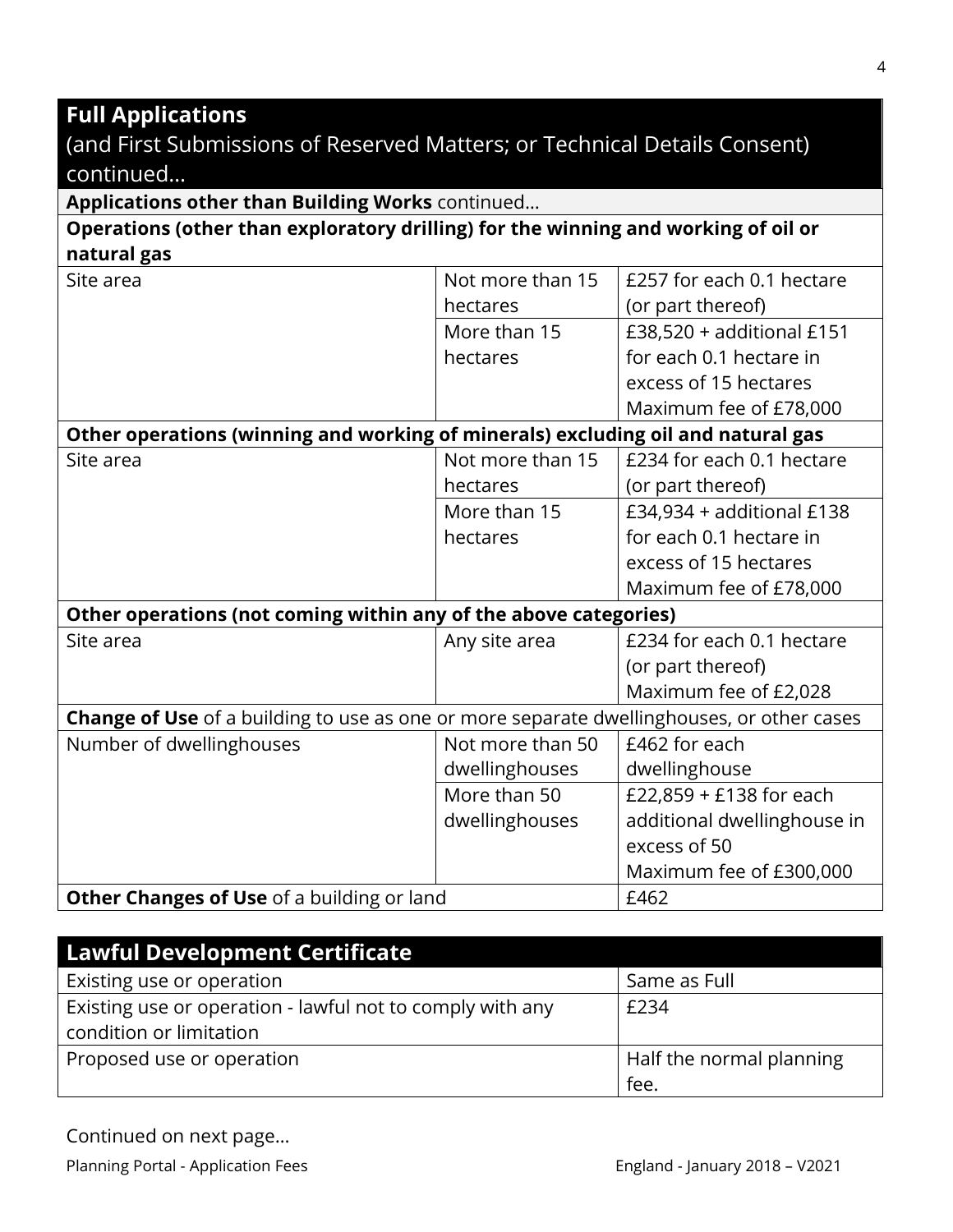| <b>Prior Approval (under Permitted Development rights)</b>                                                                      |                              |
|---------------------------------------------------------------------------------------------------------------------------------|------------------------------|
| Larger Home Extensions (from 19 August 2019)                                                                                    | £96                          |
| Additional storeys on a home (from 30 July 2021)                                                                                | £96                          |
| Agricultural and Forestry buildings & operations                                                                                | £96                          |
| Demolition of buildings                                                                                                         | £96                          |
| Communications (previously referred to as                                                                                       | £462                         |
| 'Telecommunications Code Systems Operators')                                                                                    |                              |
| Change of use from Commercial/Business/Service (Use Class                                                                       | £96                          |
| E), or Betting Office or Pay Day Loan Shop to mixed use                                                                         |                              |
| including up to two flats (Use Class C3) (from 1 August 2021)                                                                   |                              |
| Change of Use of a building and any land within its curtilage                                                                   | £96                          |
| from Commercial/Business/Service (Use Class E), Hotels (Use                                                                     |                              |
| Class C1), Residential Institutions (Use Class C2), Secure                                                                      |                              |
| Residential Institutions (Use Class C2A) to a State Funded                                                                      |                              |
| School                                                                                                                          |                              |
| Change of Use of a building and any land within its curtilage                                                                   | £96                          |
| from an Agricultural Building to a State-Funded School                                                                          |                              |
| Change of Use of a building and any land within its curtilage                                                                   | £96                          |
| from an Agricultural Building to a flexible commercial use                                                                      |                              |
| within Commercial/Business/Service (Use Class E), Storage or                                                                    |                              |
| Distribution (Use Class B8), or Hotels (Use Class C1)                                                                           |                              |
| Change of Use of a building and any land within its curtilage                                                                   | £100 for each                |
| from Commercial/Business/Service (Use Class E) to                                                                               | dwellinghouse                |
| Dwellinghouses (Use Class C3) (from 30 July 2021)                                                                               |                              |
| Change of Use of a building and any land within its curtilage<br>from an Agricultural Building to Dwellinghouses (Use Class C3) | £96; or                      |
|                                                                                                                                 | £206 if it includes building |
|                                                                                                                                 | operations in connection     |
|                                                                                                                                 | with the change of use       |
| Change of use of a building from Betting Office, Pay Day Loan                                                                   | £96; or                      |
| Shop, Launderette; a mixed use combining one of these uses                                                                      | £206 if it includes building |
| and use as Dwellinghouse(s); or Hot Food Takeaways to                                                                           | operations in connection     |
| Dwellinghouses (Use Class C3)                                                                                                   | with the change of use       |
| Change of Use of a building and any land within its curtilage                                                                   | £96; or                      |
| from Amusement Arcades/Centres and Casinos to                                                                                   | £206 if it includes building |
| Dwellinghouses (Use Class C3)                                                                                                   | operations in connection     |
|                                                                                                                                 | with the change of use       |

Continued on next page…

5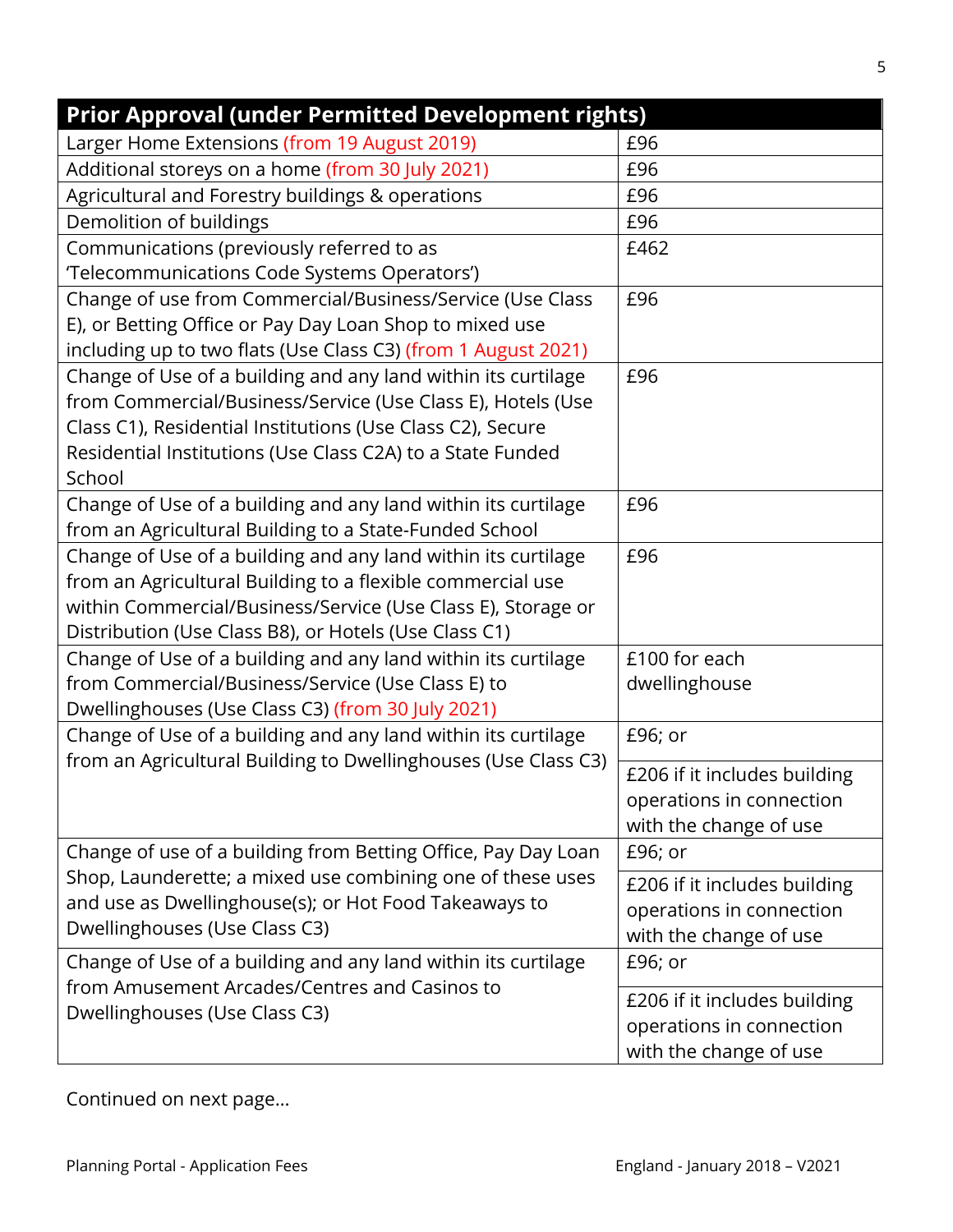| Prior Approval (under Permitted Development rights) continued |                  |                                  |
|---------------------------------------------------------------|------------------|----------------------------------|
| Change of Use of a building from Shops (Use Class A1),        |                  | £96; or                          |
| Financial and Professional Services (Use Class A2), Betting   |                  | £206 if it includes building     |
| Offices, Pay Day Loan Shops and Casinos to Restaurants and    |                  | operations in connection         |
| Cafés (Use Class A3)                                          |                  | with the change of use           |
| (redundant from 1 August 2021)                                |                  |                                  |
| Change of Use of a building from Shops (Use Class A1) and     |                  | £96                              |
| Financial and Professional Services (Use Class A2), Betting   |                  |                                  |
| Offices, Pay Day Loan Shops to Assembly and Leisure Uses      |                  |                                  |
| (Use Class D2)                                                |                  |                                  |
| (redundant from 1 August 2021)                                |                  |                                  |
| Change of Use from Shops (Use Class A1), Professional and     |                  | £96                              |
| Financial Services (Use Class A2), Takeaways (Use Class A5),  |                  |                                  |
| Betting Offices, Pay Day Loan Shops or Launderettes to        |                  |                                  |
| Offices (Use Class B1a) (redundant from 1 August 2021)        |                  |                                  |
| Temporary Use of Buildings or Land for the Purpose of         |                  | £96                              |
| Commercial Film-Making and the Associated Temporary           |                  |                                  |
| Structures, Works, Plant or Machinery required in Connection  |                  |                                  |
| with that Use                                                 |                  |                                  |
| Provision of Temporary School Buildings on Vacant             |                  | £96                              |
| Commercial Land and the use of that land as a State-funded    |                  |                                  |
| School for up to 3 Academic Years                             |                  |                                  |
| Development Consisting of the Erection or Construction of a   |                  | £96                              |
| Collection Facility within the Curtilage of a Shop            |                  |                                  |
| Installation, Alteration or Replacement of other Solar        |                  | £96                              |
| Photovoltaics (PV) equipment on the Roofs of Non-domestic     |                  |                                  |
| Buildings, up to a Capacity of 1 Megawatt                     |                  |                                  |
| Erection, extension, or alteration of a university building   |                  | £96                              |
| (from 21 April 2021)                                          |                  |                                  |
| Construction of new dwellinghouses                            | Not more than 50 | £334 for each                    |
| (from 2 September 2020)                                       | dwellinghouses   | dwellinghouse                    |
|                                                               | More than 50     | £16,525 + £100 for each          |
|                                                               | dwellinghouses   | dwellinghouse in excess of<br>50 |
|                                                               |                  | Maximum fee of £300,000          |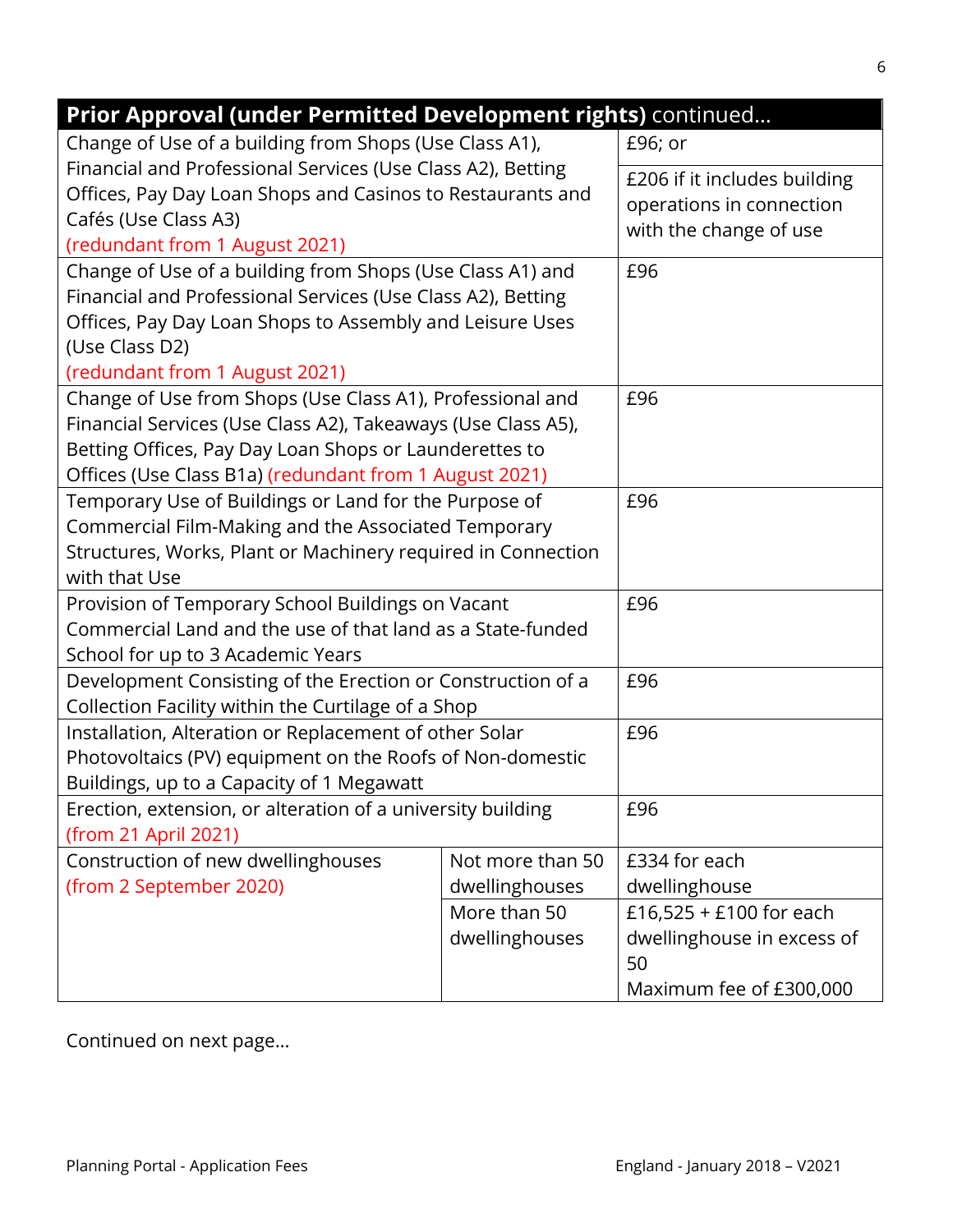# **Reserved Matters**

Approval of reserved matters following outline approval  $\Box$  Full fee due or if full fee

already paid then £462 due

| <b>Removal/Variation/Approval/Discharge of condition</b>      |             |      |
|---------------------------------------------------------------|-------------|------|
| <b>Removal or variation of a condition</b> following grant of |             | £234 |
| planning permission                                           |             |      |
| <b>Discharge of condition(s)</b> - Approval of                | Householder | £34  |
| details and/or confirmation that one or                       | permissions |      |
| more planning conditions have been                            | All other   | £116 |
| complied with                                                 | permissions |      |

| <b>Advertising</b>                                      |      |
|---------------------------------------------------------|------|
| Relating to the business on the premises                | £132 |
| Advance signs which are not situated on or visible from | £132 |
| the site, directing the public to a business            |      |
| Other advertisements                                    | £462 |

| Non-material Amendment Following a Grant of Planning Permission |      |  |
|-----------------------------------------------------------------|------|--|
| Householder developments                                        | £34  |  |
| Any other development                                           | £234 |  |

| Permission in Principle |                           |
|-------------------------|---------------------------|
| Site area               | E402 for each 0.1 hectare |
|                         | (or part thereof)         |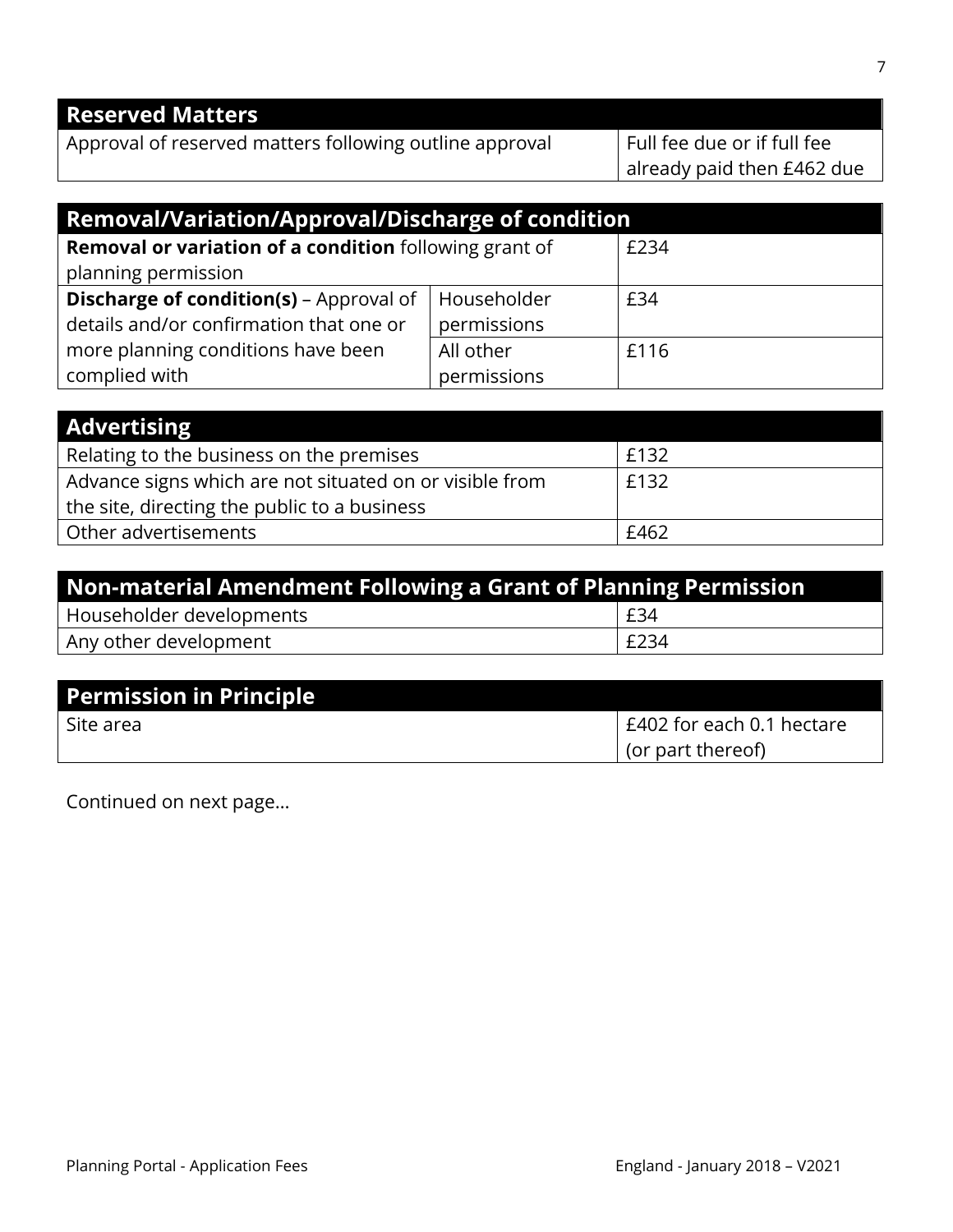### **Concessions**

**Please note:** Not all concessions are valid for all application types. Upon receipt of your application, the local authority will check the fee is correct and if the concession is applicable.

#### **Exemptions from payment**

An application solely for the alteration or extension of an existing dwellinghouse; or works in the curtilage of an existing dwellinghouse (other than the erection of a dwellinghouse) for the purpose of providing:

- Means of access to or within it for a disabled person who is resident in it, or is proposing to take up residence in it; or
- Facilities designed to secure that person's greater safety, health or comfort.

An application solely for the carrying out of the operations for the purpose of providing a means of access for disabled persons to or within a building or premises to which members of the public are admitted.

Listed Building Consent

Planning permission for relevant demolition in a Conservation Area

Works to Trees covered by a Tree Preservation Order or in a Conservation Area Hedgerow Removal

If the application is the first revision of an application for development of the same character or description on the same site by the same applicant:

- For a withdrawn application: Within 12 months of the date the application was received
- For a determined application: Within 12 months of the date the application was granted, refused or an appeal dismissed
- For an application where an appeal was made on the grounds of non-determination: Within 12 months of the period when the giving of notice of a decision on the earlier valid application expired

If the application is for a lawful development certificate, for existing use, where an application for planning permission for the same development would be exempt from the need to pay a planning fee under any other planning fee regulation

If the application is for consent to display an advertisement following either a withdrawal of an earlier application (before notice of decision was issued) or where the application is made following refusal of consent for display of an advertisement, and where the application is made by or on behalf of the same person

If the application is for consent to display an advertisement which results from a direction under Regulation 7 of the 2007 Regulations, dis-applying deemed consent under Regulation 6 to the advertisement in question